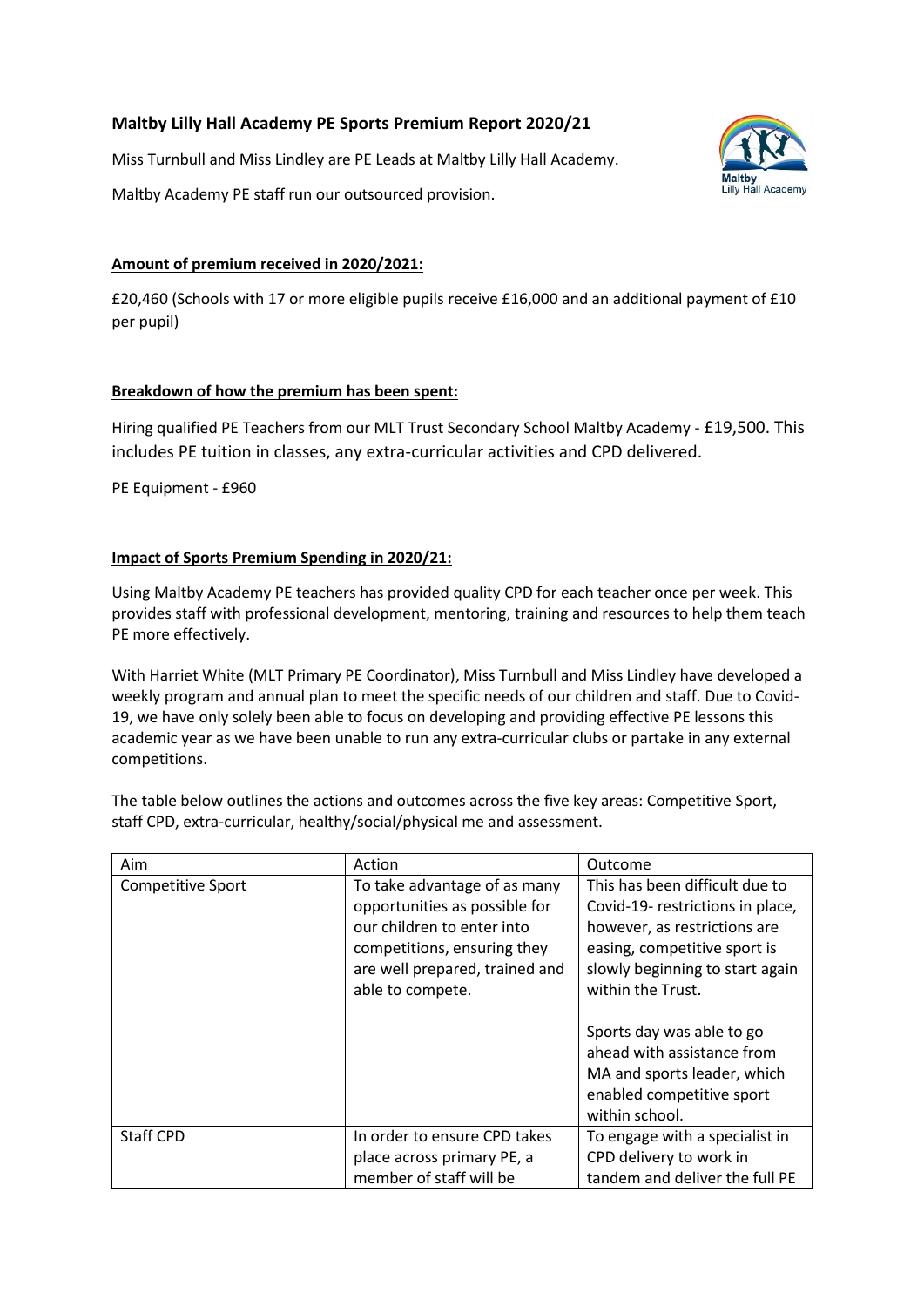|                           | deployed into the lessons. This                                | programme across all year                                     |
|---------------------------|----------------------------------------------------------------|---------------------------------------------------------------|
|                           | is the responsibility of the MA                                | groups. Staff are also provided                               |
|                           | staff member to utilise the                                    | with schemes of work and                                      |
|                           |                                                                |                                                               |
|                           | extra staff as appropriate. This                               | session plans available via a<br>shared online space.         |
|                           | may be 1 to 1 or working<br>closely with an individual         |                                                               |
|                           | group. This should also be                                     |                                                               |
|                           |                                                                | <b>Additional supporting</b><br>documents have been sourced   |
|                           | used to team teach and help                                    |                                                               |
|                           | to support and develop each<br>member of staff in their        | by PE leads to reinforce staff                                |
|                           |                                                                | confidence and development<br>in PE areas.                    |
|                           | teaching of PE (as they will<br>have another lesson each       |                                                               |
|                           |                                                                |                                                               |
|                           | week without MA staff). H                                      | PE lead has attended CPD on                                   |
|                           | White will also provide regular                                | the Barclays Shooting Stars                                   |
|                           | CPD tutorials through                                          | programme. This programme                                     |
|                           | zoom/teams (and even                                           | provides the school with                                      |
|                           | eventually) practical sessions                                 | Disney resources, in order to                                 |
|                           | using MA PE facilities                                         | set up a football club for                                    |
| Extra-Curricular          |                                                                | inactive girls age 5-11.                                      |
|                           | MA PE staff to run 2 hours per                                 | Unable to fully fulfil due to<br>Covid-19.                    |
|                           | primary every week after<br>school clubs. These will           |                                                               |
|                           |                                                                | When covid restrictions ease                                  |
|                           | correspond with the Sports                                     |                                                               |
|                           | Festivals Unable to fully fulfil<br>due to COVID-19 held       | further every half term, there                                |
|                           |                                                                | will be an opportunity                                        |
|                           | throughout the year. This is                                   | provided for each school to                                   |
|                           | also an opportunity for sixth                                  | enter a team to the age                                       |
|                           | form students at the Academy                                   | appropriate tournaments, held<br>at MA. These will be on a    |
|                           | to develop their leadership<br>skills through assisting at the | Friday afternoon and parents                                  |
|                           | clubs                                                          | will be allowed to attend                                     |
|                           |                                                                | depending on the location and                                 |
|                           |                                                                |                                                               |
|                           |                                                                | activity being provided. E.g. a<br>football tournament on the |
|                           |                                                                | AstroTurf. There will be                                      |
|                           |                                                                |                                                               |
|                           |                                                                | enough competitions to                                        |
|                           |                                                                | ensure that all children have                                 |
|                           |                                                                | the opportunity to be                                         |
|                           |                                                                | involved, ensuring equality                                   |
|                           |                                                                | and inclusion throughout.                                     |
|                           |                                                                | Rotherham United coached                                      |
|                           |                                                                |                                                               |
|                           |                                                                | came in to school to provide                                  |
|                           |                                                                | additional physical education                                 |
|                           |                                                                | to year 4 pupils. This included;                              |
|                           |                                                                | football skills, competitive                                  |
|                           |                                                                | sport and promotion of                                        |
|                           |                                                                | healthy lifestyle.                                            |
| Health/Social/Physical Me | H White is to create and                                       | For children to have a better                                 |
|                           | provide (with vast research                                    | understanding of healthy                                      |
|                           | and experience) all schemes of                                 | lifestyles and access to regular                              |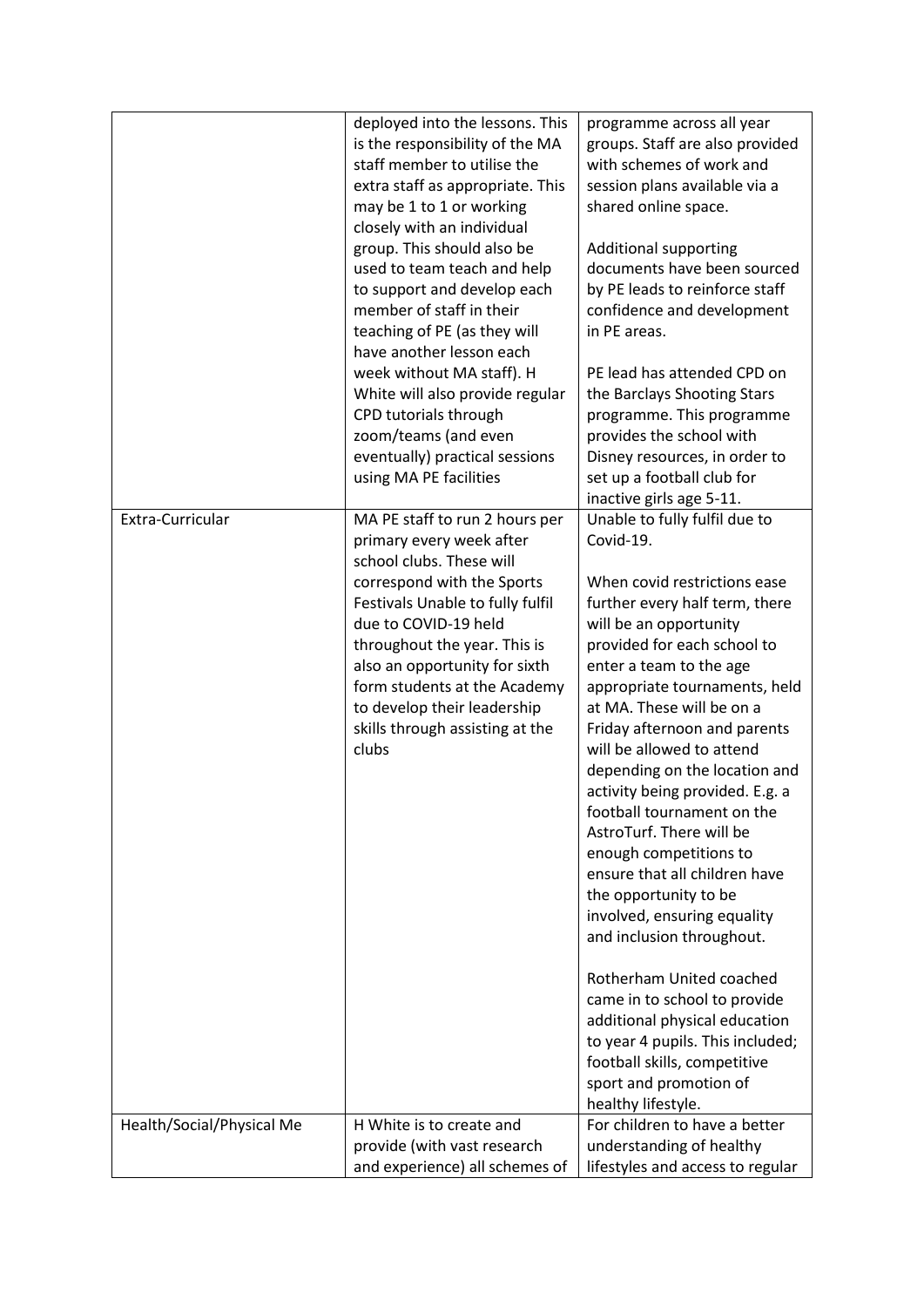|            | learning for every year group    | exercise throughout the day.     |
|------------|----------------------------------|----------------------------------|
|            | in every subject. These          | We also promote a healthy        |
|            | schemes will be in line with     | lifestyle across the curriculum  |
|            | the MA PE policy. The            | through a variety of curriculum  |
|            | structure of the lessons will be | links.                           |
|            | the same as the MA PE            |                                  |
|            | department, to ensure            | During lockdown, PE leads        |
|            | continuity throughout the        | provided staff with resources    |
|            | children's school life. These    | to provide to classes remotely.  |
|            | schemes will be used by all      | Harriet White produced videos    |
|            | members of the PE team when      | to forward on to MLHA pupils     |
|            | teaching across the Primary      | to promote healthy lifestyle     |
|            | schools.                         | during lockdown.                 |
| Assessment | H White to design and            | This will follow the same policy |
|            | implement an assessment          | as the MA PE department, to      |
|            | format, to use across the 4      | get children used to this        |
|            | schools. This will be used to    | system. This will also           |
|            | assess every single child in     | contribute to the transition of  |
|            | every single activity they       | Y6 children into the Academy     |
|            | participate in. The assessment   | and enable them to be            |
|            | not only considers physical      | 'grouped' accordingly for PE.    |
|            | skills and performance, but the  |                                  |
|            | child's ability to evaluate      |                                  |
|            | themselves to improve.           |                                  |

Unfortunately, Covid-19 has impacted the intention of all outcomes as outlined in the table above.

Due to implemented CPD, teaching staff have gained more confidence in delivering PE and increased subject knowledge of a range of sports and lesson types. Each week, teachers are able to observe MA PE Teachers, discuss lessons and plan their subsequent lessons with the teacher to ensure progression. Staff choose which discipline of PE they wish to observe MA teach to suit their personal professional development needs. Staff all have access to Medium Term plans for all areas of the PE curriculum to support their teaching as well as the PE progression of skills document. Assessments are carried out by MA PE teachers on a half termly basis. Harriet White has provided online CPD to explain planning and delivery of their lessons.

Victoria Lindley has attended CPD on the Barclays Shooting Stars programme. This programme provides the school with Disney resources, in order to set up a football club for inactive girls age 5- 11. Harriet White has also applied for funding to set up a 'Wild Cats' football club at the Academy for September 2021. This will be available to all girls age 5-11 within the Maltby Trust schools and children in school will be actively encouraged to participate in this when it begins.

MA PE teacher's knowledge and expertise has allowed tennis to be a new discipline taught across school which has allowed children to access a sport they may not have before and develop their skills and game play.

Sporting events such as the whole school Santa Dash – in support of Rotherham Hospice – was still able to take place this year following Covid-19 guidelines and enabled all children to participate in a long-distance cross-country run.